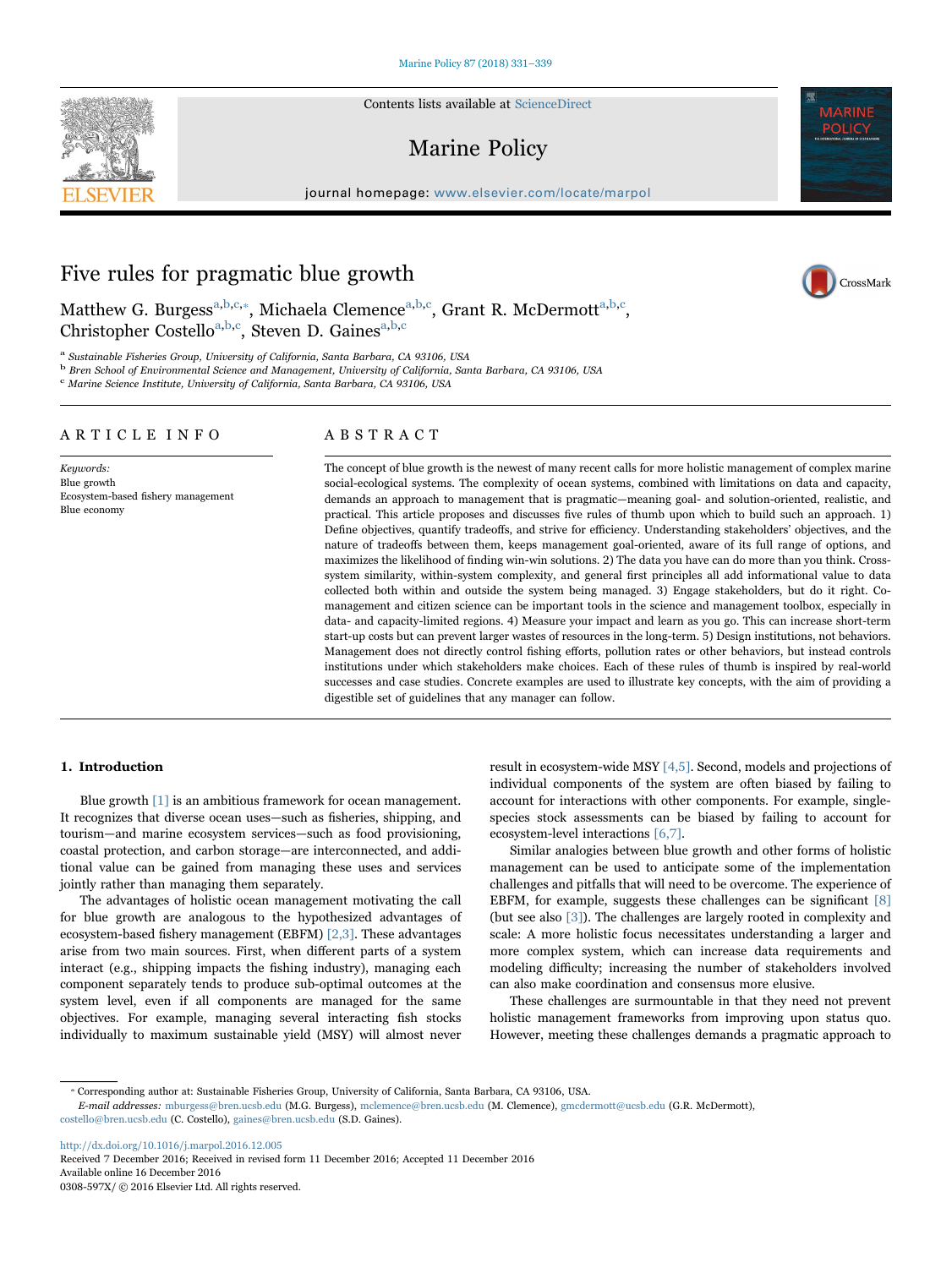both science and management.

The pragmatic approach to managing blue growth envisioned here is organized around clear objectives, a realistic focus on what is or can be achievable (and what it takes to get there) and what is known or knowable (and what it takes to learn it), and outside-the-box thinking to make the most of the data and capacity available. A pragmatic approach explicitly recognizes the costs of scientific and management infrastructure and seeks to maximize the net benefits, while explicitly accounting for the value of information. It also recognizes the existence of unknowables and therefore places some management emphasis on resilience—an essential design feature in an uncertain world [\[9\].](#page-6-6) Finally, as blue growth is a sustainable development initiative [\[1\],](#page-6-0) this article takes as precept that blue growth has long-term objectives.

This article proposes and discusses five rules of thumb to help guide a pragmatic approach to blue growth. In each case, concrete illustrative examples are provided, often but not exclusively from fisheries—our primary area of expertise. These rules are not comprehensive, but hopefully offer a valuable launch point for more expansive discussion and detailed analysis.

#### 2. Five rules

### 2.1. Define objectives, quantify tradeoffs, and strive for efficiency

Managing complex systems often involves making tradeoffs between conflicting stakeholder objectives; this naturally leads to conflict. In the oceans, fisheries, tourism, and shipping all compete for space and all impact the ecosystem to some degree (e.g., [\[10\]\)](#page-6-7). Fisheries that target different species can come into conflict with each other when one species is caught as bycatch in the other's fishery (e.g., [\[11\]\)](#page-6-8), or when the species interact ecologically (e.g., [\[12\]](#page-6-9)). Within or across sectors, profit objectives can conflict with equity, subsistence, or recreation (e.g., see [\[13\]](#page-6-10) for a fisheries example).

When managing for competing stakeholder objectives, it is important to have a clear understanding of what these objectives are and how they interact. This enables quantification and communication of tradeoffs between objectives, so that managers and stakeholders: (a) understand the full range of management options, and (b) avoid false tradeoffs and conflict when win-win opportunities are possible [\[14\].](#page-6-11)

Efficiency is a good first target when managing for multiple objectives that are difficult to objectively compare (e.g., conservation and profits). If all objectives can be perfectly measured and aggregated into an agreed-upon (or objectively 'true') social welfare function, then efficiency simply refers to picking the management intervention that maximizes aggregate social welfare. But in the typical case where the social welfare function is contentious or poorly understood, it can be useful to examine the tradeoff space across different objectives. In such a tradeoff framework, efficiency means that an outcome has been achieved from which it is not possible to improve in one objective without regressing in at least one other. For example, if the objectives were profits and conservation, efficiency would mean that profits could not be increased without damaging conservation and vice-versa. Starting from a place of inefficiency, win-wins are available (e.g., improvements in both profits and conservation). Pursuing win-wins does not require subjectively weighting objectives against each other because managers can have it both ways. In contrast, when starting from an efficient state, management faces unavoidable tradeoffs. Thus, the 'true' nature of a tradeoff between two objectives is measured by an 'efficiency frontier'—the set of all possible efficient outcomes (illustrated in [Fig. 1](#page-1-0)A).

Studies have evaluated the efficiency of resource management in a wide variety of contexts. Often, they have found the current management or state to be inefficient (e.g., Polasky et al. [\[15\]](#page-6-12) in the context of land use; Mueller et al. [\[16\]](#page-6-13) in the context of fertilizer use; Jacobsen et al. [\[5\]](#page-6-14) in the context of fishing within an ecosystem). No study can evaluate every possible objective, so some management systems may

<span id="page-1-0"></span>

Fig. 1. Efficiency with multiple objectives. When managing for multiple objectives, efficiency is a state from which it is impossible to improve in any objective without regressing in at least one other. Panel A (in the style of Burgess et al.'s [\[105\]](#page-8-0) figure 1) illustrates this in a hypothetical scenario with two objectives: economic benefits and ecological benefits. Point 1 is efficient, while point 2 is not—any outcome in the gray shaded region improves upon point 2 with respect to both objectives. Panel B illustrates how it is possible for a point that appears inefficient when considering a subset of objectives (point 2) to actually be efficient with respect to a larger set of objectives. Point 2 sits on the 3-D efficiency frontier between economic benefits, ecological benefits, and food production, but its projection into the economic benefits-ecological benefits plane sits below the efficiency frontier, creating the illusion of inefficiency when only considering those objectives and not food production.

seem inefficient in lower dimensions when they are actually efficient once other important objectives are accounted for (illustrated in [Fig. 1B](#page-1-0); e.g., see [\[17,18\]](#page-6-15) for discussion in the context of incorporating often unaccounted-for equity objectives). However, there are also undoubtedly many untapped opportunities for win-wins—especially in systems with little coordination among interacting sectors or stakeholders. These inefficiencies compound as the scale of analysis increases; globally, many are striking. For example, Mueller et al. [\[16\]](#page-6-13) estimated that more efficient global agriculture could nearly halve nitrogen fertilizer use without decreasing food production, or conversely, increase production by  $\sim 30\%$  without increasing fertilizer use. Costello et al. [\[19\]](#page-6-16) estimated that global fisheries reform could simultaneously increase yields, profits and biomass by respectively  $~15\%, -100\%, \text{ and}~50\%.$  The International Energy Agency [[20\]](#page-6-17) estimates that 6 trillion USD in net savings are available globally in the next two decades from energy efficiency improvements.

How can management better capitalize on win-wins? First and foremost, it has to be aware that the win-wins exist, which requires defining objectives and quantifying tradeoffs up front. For example, in the Marine Life Protection Act process in California [\[21\]](#page-6-18), a network of more than 100 marine protected areas (MPAs) was designed by evaluating proposals from different stakeholder groups for their expected conservation and fisheries benefits. When a far more comprehensive analysis of all potential MPA networks was later completed, it was clear that every option proposed by stakeholders was quite far from the efficiency frontier. If more options had been explored up front, numerous choices that could have greatly improved both conservation and fisheries outcomes could have emerged [\[22\]](#page-6-19). The lesson for other blue growth processes is to explore the full range of potential options to avoid false tradeoffs and enhance the chance of finding win-wins.

It is also important to consider uncertainty when quantifying tradeoffs and designing solutions. Regardless of stakeholder risk preferences, strategies that appear efficient in deterministic projections often turn out to be inefficient when accounting for uncertainty [\[23\]](#page-7-0). Structural uncertainties can make some tradeoffs difficult to quantify precisely. In fisheries, management strategy evaluation (MSE)—which involves simulation-testing candidate management strategies under a wide range of possible states of the world—has become a popular approach to quantifying tradeoffs under both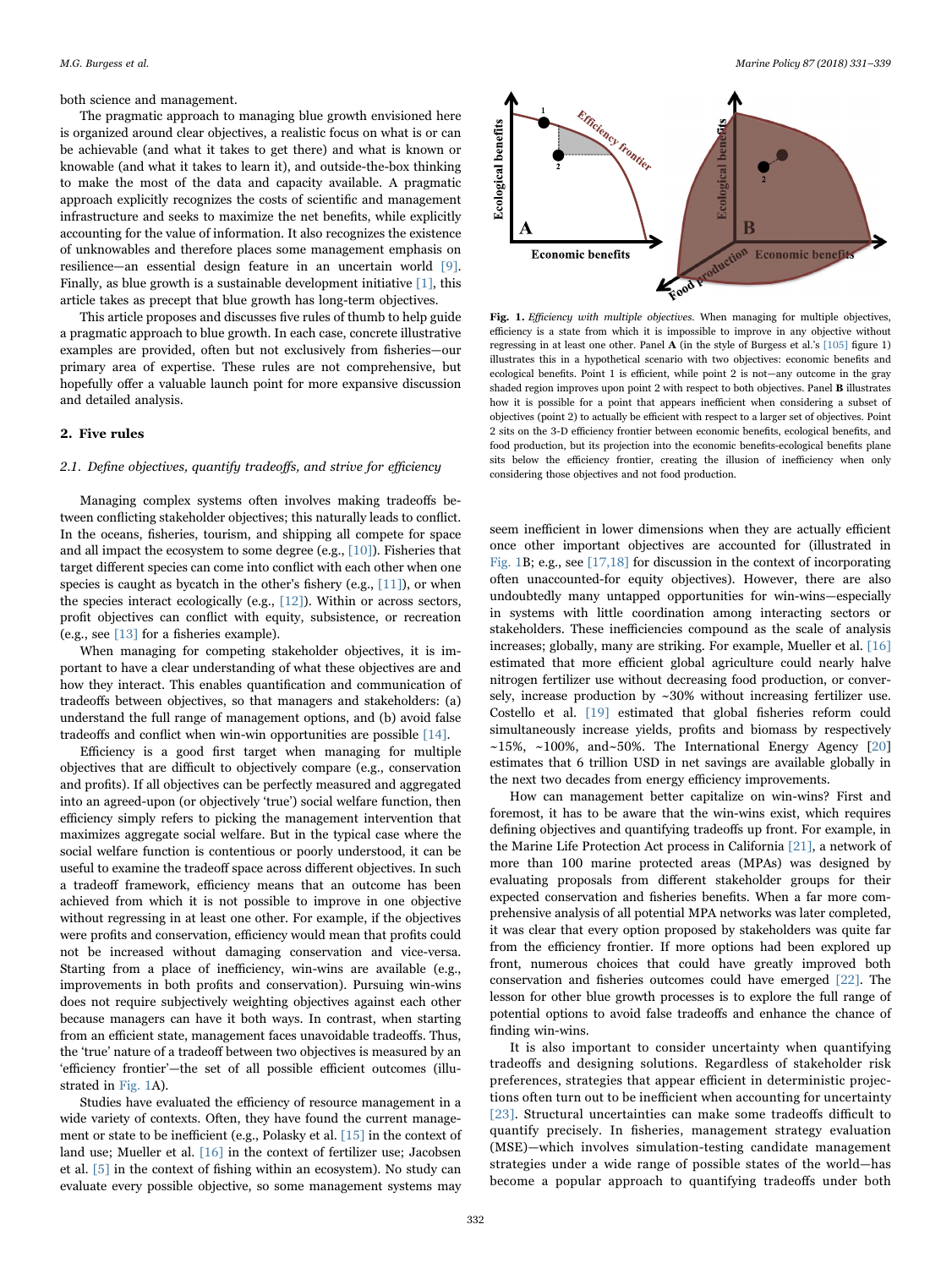structural and parameter uncertainties, and designing robust and resilient management [\[24\].](#page-7-1) Nothing about the concept of MSE is specific to fisheries—it could be applied to more general blue-growth frameworks.

#### 2.2. The data you have can do more than you think

Data limitation is often regarded as one of the greatest obstacles to science-based management of complex systems. It is difficult to design improvements to a system's management if the current state is poorly understood, and it is difficult to quantify tradeoffs if the data needed to parameterize models of system interactions are unavailable. The more complex the system to be managed—in terms of the number and nature of both human uses and ecological interactions—the greater the information required for management. Given the cost and capacity associated with collecting data, science-based management should focus on optimizing the use of existing data and should evaluate the importance of new data explicitly within a value-of-information framework.

Recent advances in data science and data-limited assessment have demonstrated how much additional information can be squeezed out of existing data. Four sources of such underappreciated information in data (illustrated in [Fig. 2\)](#page-2-0) are briefly discussed below.

## 2.2.1. If two systems are similar, information from one has value in the other

The world is a complex place but similarities between systems often allow data from one system to carry information that has value in others (illustrated in [Fig. 2](#page-2-0)A). Many of the recent efforts to assess the status of data-limited fisheries have relied on this property. Costello et al. [\[19,25\]](#page-6-16) and Thorson et al. [\[26\]](#page-7-2) used regression analyses to identify correlations between the statuses of assessed fish stocks (i.e., how depleted and heavily fished they are) and their catch histories and biological properties. From these correlations, they predicted what the status of unassessed fish stocks might be based on observed catch histories and biological properties. Similar methods have been used to identify characteristics of species, ecosystems, and economies that correlate with conservation threats (e.g., [27–[33\]\)](#page-7-3). These patterns can be used to identify conservation and monitoring priorities in data-poor systems. Natural experiments are another powerful method for squeezing information out of cross-system data. For example, turtle bycatch researchers often compare vital rates of fished and unfished populations to infer fishing mortality (e.g., [\[34\]\)](#page-7-4). Economists often compare similar systems across space or time—in a pseudo-experimental manner—to infer causal effects of either policy interventions or other phenomena on outcomes of interest (e.g., Hsiang et al.'s [\[35,36\]](#page-7-5) analysis of the effects of climate change on armed conflict; see [Section 2.4](#page-4-0) below for other examples; see Imbens and Wooldridge

<span id="page-2-0"></span>

Fig. 2. Making data go further. Panel A shows a hypothetical example (based on [\[30\]](#page-7-6)) of using transferable information from similar data-rich systems to form hypotheses about datapoor systems: Price and generation length are found to correlate with conservation status for a set of harvested species (LC=Least Concern, NT=Near Threatened, VU=Vulnerable, EN=Endangered, CR=Critically Endangered). The relationship suggests that, among the Data-Deficient (DD) species, extinction risk is most likely to be found in those with long generations and high prices. Panels **B** and C show an example (based on  $[7]$ ; same model as their figure 3A, B, with the climate cycle adjusted as shown in **B**) of how one process (climate) driving the other (the production rate of a fish stock) embeds information about the driving process (climate) in the time series of the driven process (production), but not the converse. In C, the residual in production, relative to its best-fit relationship (dashed) to abundance (N), reflects the residual in climate relative to its mean (dashed line in B). However, the state of climate (orange in B) carries no information about abundance (N), and little information about production. Panel C also demonstrates how a lower-dimensional model fit to data from the full system (dashed line) can provide useful, if not exact, descriptions of lower-dimensional relationships (in this case, abundance and production). Panel D shows a hypothetical example of using relative measures of productivity and susceptibility to a fishery (see [\[45\]\)](#page-7-7), comparing bycatch species (turtles, marine mammals, billfish, birds) to the target species (tuna) (species in the red region have greater susceptibility/productivity ratios than target species). Burgess et al. [\[46\]](#page-7-8) showed that, if economics make the long-term status of the target species predictable in absolute, the long-term statuses of the bycatch species are predictable in absolute by extension. Panel E illustrates an example of a macroecological pattern that can be useful in data-poor marine management—the relationship between biomass production rates at different trophic levels (i.e. levels of the food chain) and the transfer efficiency (TE, which is between 0 and 1) between trophic levels.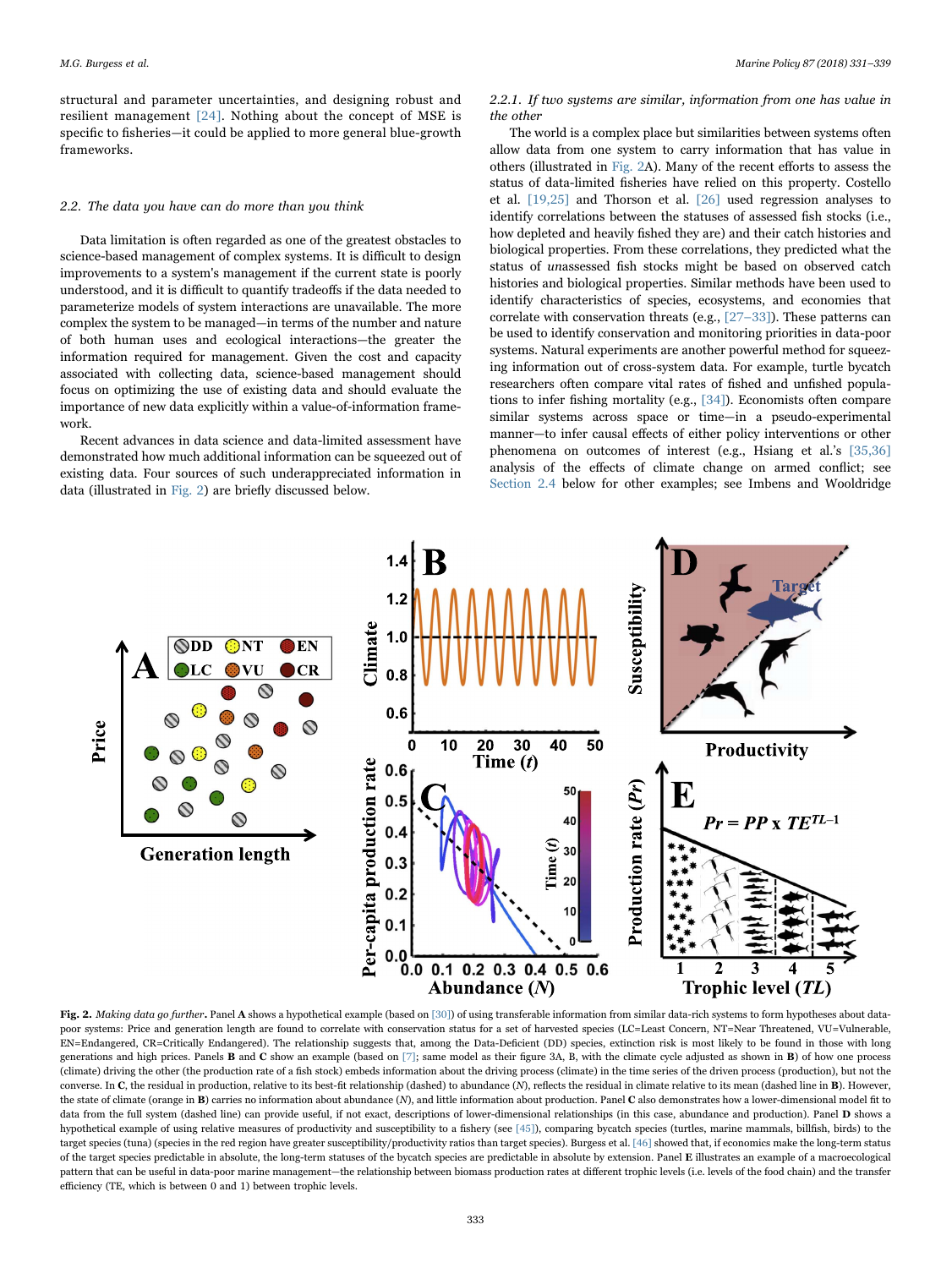## 2.2.2. Measurements of a system component carry information about all components influencing it

If a variable (such as the population size of a species) is influenced by other variables (such as climate or another species' population size), then measurements of the state and dynamics of the first variable also carry information about the states and dynamics of the other related variables ([Fig. 2](#page-2-0)B,C).

This principle underpins Sugihara and colleagues' recent innovations in nonparametric forecasting and causality detection (e.g., [\[38](#page-7-10)– [43\]\)](#page-7-10). For example, Sugihara et al. [\[39\]](#page-7-11) were able to infer that climate (rather than inter-species competition) is the central driver of sardineanchovy cycles in the eastern Pacific, by demonstrating that time series of both sardine and anchovy abundances can accurately forecast/ hindcast sea-surface temperature. In contrast, sardine and anchovy abundance time series have much lower ability to forecast/hindcast each other.

A second consequence of the system-wide information carried in measurements of subsets of complex systems, is that models do not need to explicitly incorporate every aspect of the system to predict tradeoffs between objectives—or responses of system components to pressures—with reasonable accuracy. This possibility arises from the fact that when a model is fit to data—no matter how reductionist the model is—the data are produced by the true system in all its complexity, and therefore parameter estimates capture some of that complexity ([Fig. 2](#page-2-0)C). Burgess et al. [\[7\]](#page-6-20) review (in a fisheries context) the conditions that promote or prevent complex systems from being abstracted in this way by fitted models of their subsystems.

## 2.2.3. If multiple states or processes can be measured relative to one another, only one must be measured in absolute

In data-poor systems, it is very often the case that relatives are easier to measure than their corresponding absolutes. For example, it may be easier to measure that species  $X$  is twice as abundant as species Y than it is to measure the total biomass of either species. It may be easier to measure that three times as many whales of a particular population are killed by ship strikes as are killed by bycatch than it is to measure the total number killed by either stressor. It may be easier to measure the relative fishing mortality rates of two species in a multispecies fishery than it is to measure the absolute mortality rate imposed by the fishery on either one.

Relative measurements often have underappreciated value: If relatives can be measured comparing several components or processes to one another, absolutes only need to be measured for one such component or process to infer absolutes for the rest. In mathematical terms, a vector can be either thought of as a list of its components' magnitudes or it can be thought of as a direction (which specifies the components' relative magnitudes) and a single magnitude.

For example, threatened species often face multiple threats and stressors, only a subset of which can be quantified in absolute. For example (see [\[44\]\)](#page-7-12), the mortality to large marine mammals caused by fisheries bycatch and ship strikes is generally much easier to measure than the mortality caused by pollution and prey depletion. However, the relative importance of all threats to a species' population growth can be approximately estimated via structured expert surveys (see [\[106\]](#page-8-1)). Combining these estimates of the absolute impacts of one or two threats with estimates of the relative impacts of all threats provides estimates of the absolute impacts of all threats [\[106\]](#page-8-1) . Estimating the status of various species in a multispecies fishery provides another example. Measurements of species' relative productivity and catch can provide estimates of the fishery's relative impacts on the different species (e.g., [\[29,45\]](#page-7-13)). From this, the absolute impact of fishing on all species can be inferred (or predicted) from an estimate (or forecast) of the absolute impact of fishing on any one species [\[46\]](#page-7-8) ([Fig. 2](#page-2-0)D).

### 2.2.4. High-level first principles can restrict the range of alternative hypotheses to evaluate

Any kind of data analysis can be thought of as a means to compare the plausibility of various hypotheses about the system (e.g., hypotheses about the system's structure, its state, or both). The smaller the scope of possible hypotheses, the fewer data are needed to understand the system. This is why, for example, models with fewer parameters can be estimated with fewer data.

High-level first principles are one often-powerful way to restrict the scope of possible hypotheses to be compared in data-limited systems. Examples of first principles used in ecosystem models are: mass balance (where there is strict accounting of total biomass in the system, e.g., [\[47\]\)](#page-7-14), metabolic or bioenergetic theory (where feeding rates, reproduction, and trophic transfers are based on strict energetic accounting, e.g. [\[48,49\]](#page-7-15)), size- or niche-based species-interaction rules (e.g. [\[50\]](#page-7-16), and others deriving from it [\[5\]](#page-6-14)). For a simple example ([Fig. 2E](#page-2-0)), bioenergetic accounting allows measurements of trophic transfer efficiencies and primary production to translate into available production estimates for all trophic levels (see [\[51\]](#page-7-17) for review), which can be compared with catches—even if biomass is not known—to assess ecosystem-wide fishery sustainability [\[52\]](#page-7-18).

Many marine systems are data poor, but across the world the information that has been extracted from existing data is probably still only a small fraction of the information those data contain. In fact, the dramatic recent increase in demand—in both academia and the private sector—for data scientists and synthesizers is evidence of this untapped information. It suggests that in many systems there is very high return on investment available in squeezing new information out of old data.

### 2.3. Engage stakeholders, but do it right

Effective stakeholder engagement is an essential pillar of managing blue growth, particularly in data-poor and governance-poor contexts. Engaging stakeholders is essential to understanding their objectives, and it increases local information and capacity. Historically, natural capital and ecosystem services have been undervalued, in part due to a lack of understanding of the value of these goods and services to different groups of stakeholders [\[53\].](#page-7-19) Scientists and managers have also often undervalued or overlooked local people as valuable sources of information and capacity [\[54,55\].](#page-7-20)

Citizen science and local ecological knowledge can provide a valuable means of accessing new data. A citizen scientist is a volunteer who "collects and/or processes data as part of a scientific inquiry" [\[56\].](#page-7-21) These citizen scientists are tweeting about snowfall, playing cognitive video games and helping researchers solve previously intractable problems [\[57\]](#page-7-22). By engaging the public, researchers and managers can collect vastly more data, and the data these amateurs produce can be just as reliable. For example, in a national citizen science program in Australia, marine debris data collected by primary and secondary students and teachers were just as high quality as the data collected by researchers, and the data were also collected as efficiently [\[58\].](#page-7-23) An evaluation of 83 citizen science case studies in peer-reviewed literature found that citizen science can produce high levels of citizen engagement and can be a cost-effective approach to collecting essential monitoring data [\[59\]](#page-7-24). Crowd-sourcing can also be a source of innovation for solutions and new ideas in building a blue economy. The "Blue Economy Challenge" [\[60\],](#page-7-25) for example, offers up funding for promising solutions to three different challenges in aquaculture development: 1) rethinking feed for aquaculture, 2) new ocean products, and 3) sustainable design.

On a more local level, resource users can provide critical information to improve natural resource management and marine ecosystem health [\[61\]](#page-7-26). Indeed, the concept of using local ecological knowledge in fisheries has been around for decades. For example, older fishers can be the sole providers of historical information on changes in local fisheries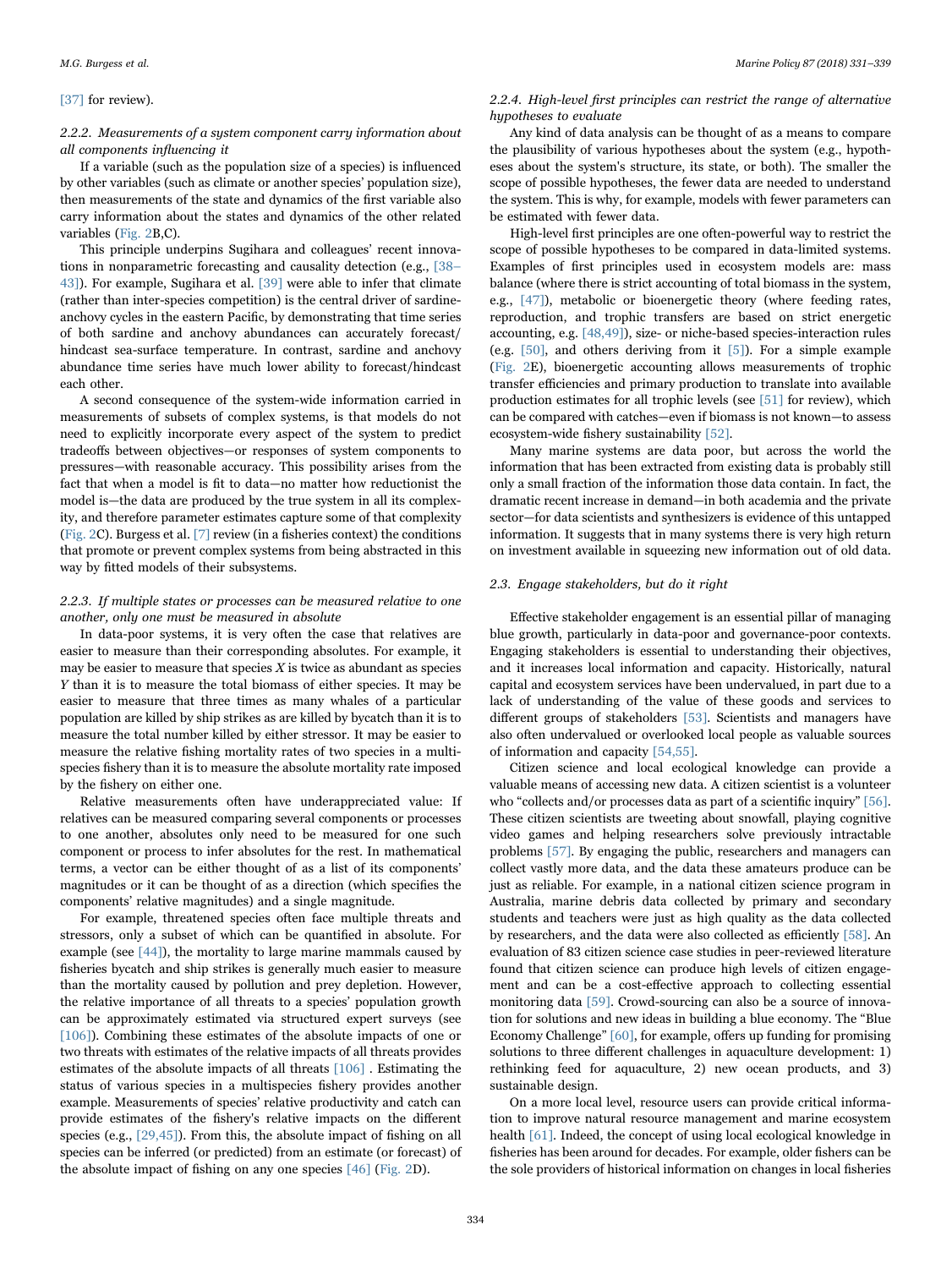and marine environmental conditions in data-poor fisheries where long-term datasets are not available; fishers can also provide critical information on differences in the behavior and abundance of target species based on tides or habitats and how these influence fishing strategies [\[62\]](#page-7-27). Fishers can be the first to notice signs of trouble, as was arguably the case with the famous early-1990s collapse of northern cod (Gadus morhua), where inshore fishers noticed signs of stock decline several years before it became evident in industrial catches [\[63\]](#page-7-28). For these reasons, many industrial fishery management institutions try to formally incorporate local knowledge through multi-stakeholder advi-sory bodies (e.g., in the U.S., e.g. see [\[64\],](#page-7-29) and Canada, e.g. see [\[65\]\)](#page-7-30). This can be challenging in practice, as was the case in the northern cod example, where key information about uncertainty in the stock's health and status was not effectively transferred to management until it was too late [\[63\]](#page-7-28).

In addition to the value of the information from local sources, managers may be able to learn from the experiences of other communities that rely on local ecological knowledge. The management systems in these communities can resemble an ecosystem-based approach, managing based on their in-depth knowledge of both resource and ecosystem dynamics [\[66\]](#page-7-31). Berkes et al. [\[67\]](#page-7-32) examined the role of local ecological knowledge in managing ecosystems and found that some ecosystem-based management practices such as multiple species management had been abandoned by conventional resource management, but were preserved by local and traditional communities. These 'traditional' systems of management may be more progressive than current conventional systems in some respects, and could be good models to replicate when integrating fisheries management with other marine uses in a broader blue growth strategy.

Engagement of stakeholders early in the development of new ecosystem-based management systems can enhance the likelihood of buy-in, identify the full range of objectives, and build capacity for adaptive management and blue growth in the future. In a study of 105 ecosystem management projects, a collaborative process was found to be the most important factor in enabling successful project outcomes [\[68\].](#page-7-33) Lessons learned from marine spatial planning (MSP) initiatives demonstrate the value of engaging with stakeholders early and often. During the emergence of national marine spatial planning efforts in the United States, Gopnick et al. [\[69\]](#page-7-34) engaged diverse stakeholders on the topic of MSP and all participants agreed that government planners need to engage outsiders earlier, more often, more meaningfully and through an open and transparent process. Incorporating fishers' priorities and data in marine protected area design initiatives have been shown to reduce the costs of MPA planning and improve the efficiency and defensibility of planning outcomes [\[70\]](#page-7-35).

It is also important to emphasize that effective stakeholder engagement is challenging and resource intensive, and without real investment or proper design, the benefits could be minimal or nonexistent. For example, nominal efforts to engage stakeholders through legally bound processes such as public hearings and comment procedures are ineffective, as they typically do not genuinely engage participants nor improve the decision making processes [\[71\].](#page-7-36) Stakeholder engagement processes that allow political filters to be placed on the scientific information reaching decision makers can undermine evidence-based management (e.g., [\[65\]\)](#page-7-30). Effective collaboration and stakeholder engagement face other challenges, including restricted funding, institutional bureaucracy, limited timeframes for collaboration, initial lack of local knowledge on the part of foreign partners, and differences in working practices [\[72\].](#page-7-37) To be successful, stakeholder engagement processes should be designed to integrate scientific guidance into decision-making. Rassweiler et al. [\[22\]](#page-6-19) evaluated how effective stakeholder-driven plans for marine reserve design were in achieving economic and conservation goals, and found that stakeholder-generated plans failed to achieve their objectives in the absence of strong scientific guidance, suggesting an effective mechanism where scientists and stakeholders can productively engage with one another.

Despite these challenges and up-front costs, the dividends from effective stakeholder engagement can be significant. When stakeholders are engaged in a meaningful way, managers can access more and better data, dramatically improve their understanding of the systems, and improve the likelihood that the institutions they are investing in will be supported in the long term.

#### <span id="page-4-0"></span>2.4. Measure your impact and learn as you go

Effectively measuring the impact of an intervention requires careful planning before the intervention is undertaken. Measuring impacts has at least three benefits. First, it allows scientists and managers to assess the efficacy of an intervention. Second, it may facilitate addressing broader scientific questions that can help guide future interventions in other locations. And third, the process of iteratively learning and revising an intervention operationalizes adaptive management.

In the social science literature—particularly in economics and development studies—tools for impact measuring are collectively grouped under various umbrella terms, such as 'rigorous program evaluation' or 'impact monitoring and evaluation'. For the purposes of this article, the terms and definitions are less important than what tools actually do. Their ultimate goal is to identify causal effects relative to a plausible counterfactual. In other words, can it be shown that an intervention produced the intended result and can any competing explanations confidently be ruled out?

In practice, researchers typically measure impacts and determine causal effects by appealing to some form of randomization. That is to say, researchers ideally want to compare two systems where—either by chance or design—each had an equally good chance of receiving the "treatment" a priori.<sup>1</sup> [As an example, consider two open-access](#page-4-1) fisheries that are virtually identical to each other in all major respects (e.g., target species, fishing gear, fisher incomes). Now imagine that a local politician decrees a management intervention be established in only one of the fisheries based on a lottery draw. The importance of the lottery from a scientific perspective is that it randomly assigns the intervention to one fishery in a way that preserves the other fishery as a counterfactual. That way, even if harvests decline in the intervention fishery due to some unforeseen shock, the intervention can still be regarded as a relative success if harvests are better than in the openaccess fishery. The key assumption here is that the intervention fishery and the open-access fishery would have been similarly affected by the shock or any other exogenous factors. Any meaningful difference in fishing outcomes can therefore be attributed to the intervention.

The above lottery example is admittedly contrived. However, the same basic principle underpins virtually all of the methods that can are used for measuring impacts and determining causal effects. These include empirical and statistical approaches such as randomized control trials (RCTs), difference-in-differences (DiD), regression discontinuity design (RDD), and propensity score matching (PSM). In the absence of statistical measures and data availability, it is also possible to simulate computer-based counterfactuals using biological, ecological or economic models. Listing the relative strengths and weaknesses of these various approaches is beyond the scope of this article; a thorough discussion may be found in [\[73,74\]](#page-7-38), among many others. The main point is that all of these methods invite a careful consideration of the factors that allow causal inferences to be made. At the same time, it is important to acknowledge that some methods (e.g., RCTs) are more scientifically robust than others. The price of such improved robustness is that additional steps and design planning are required at the outset of a project. Deliberately incorporating a counterfactual scenario into the incipient design process makes it much easier to measure true

<span id="page-4-1"></span><sup>1</sup> Much as it does in a medical context, 'treatment' here describes a system, group or individual that is exposed to some intervention or policy action. Similarly, the words 'treated' and 'control' are respectively used to distinguish between systems that did receive treatment and those that did not (i.e. the counterfactual).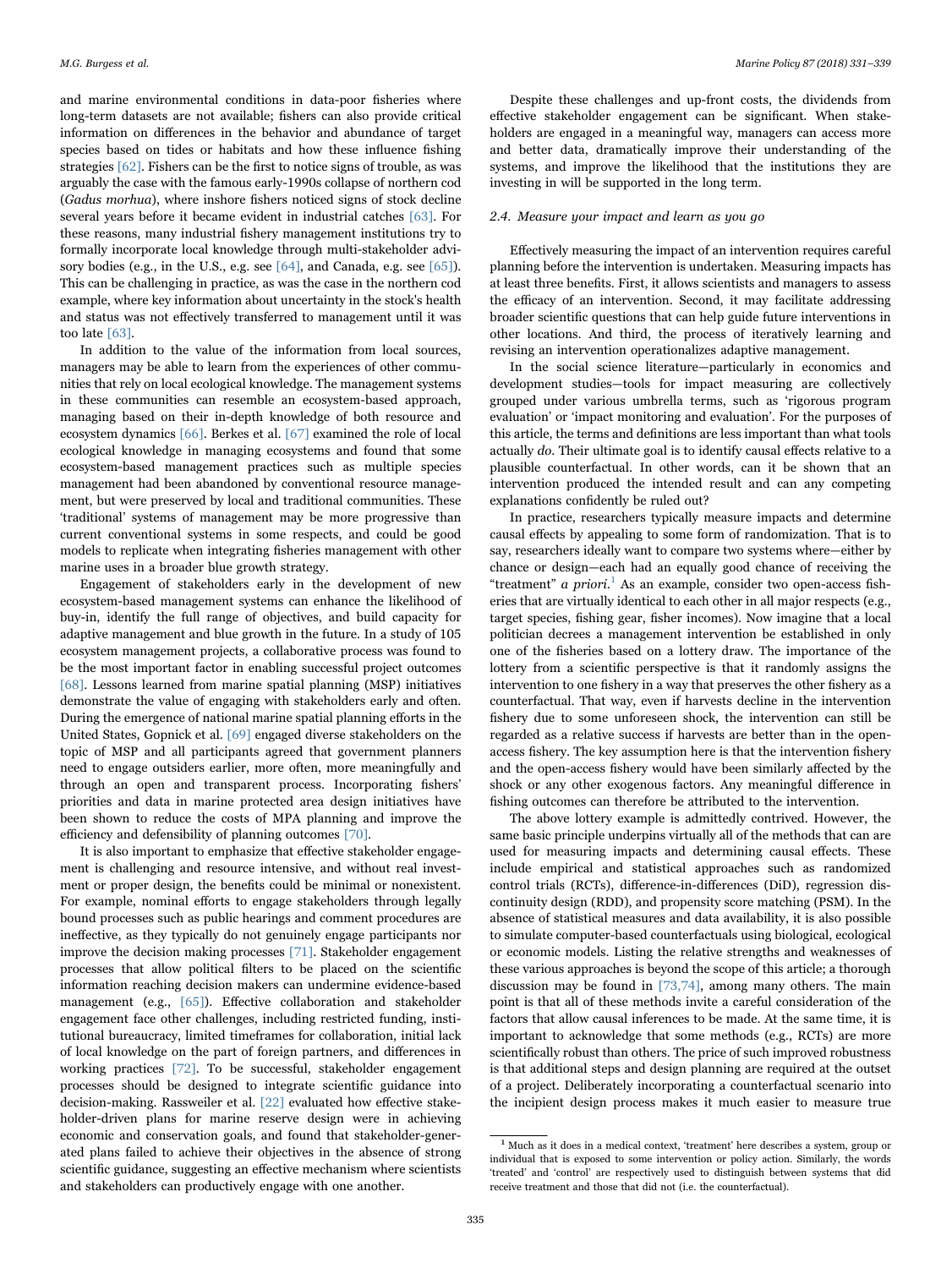causal impacts down the road.<sup>2</sup> In contrast, fi[nding suitable control](#page-5-0) sites and counterfactual examples for a project post hoc typically involves a large amount of luck and added uncertainty.

The preceding paragraphs describe the 'how' of causal inference and measurement; it is equally important to address the question of 'why'. Why should scientists and managers spend so much time trying to identify true causal effects? The short answer is that management has limited resources. Without an understanding of causality, enormous resources could be wasted on interventions that managers erroneously believe will lead to desirable outcomes, only to later learn that no such effects accrue. More than just brute economics, however, it is also ethics that demand the measurement of management impacts. Management seeks results that possess scientific merit for wider application and can materially improve the lives of stakeholders. Moreover, carefully evaluating causal links between interventions and their intended outcomes ensures that valuable taxpayer and donor money is not wasted on ineffectual interventions. These ethical dimensions are particularly germane, because they push back against the notion that using comparison sites or control groups—which by design would not receive potentially beneficial treatment—necessarily violates ethical norms [\[76,77\].](#page-7-39) Such near-term tradeoffs are undoubtedly unfortunate. Yet, ultimately blue growth is concerned with the long-run viability and vibrancy of all the world's oceans and coastal communities.

As a final word on this topic, it is worth noting that failing to incorporate sound program evaluation at the conceptual outset of a project can undermine even the best of intentions. The development economics literature in particular offers up many cautionary tales. As one high-profile example, a vigorous scientific debate has for years embroiled the Millennium Villages Project (MVP), which ambitiously aims to provide scalable solutions that would bring tens of thousands of communities out of poverty [\[77](#page-7-40)]. Much of the criticism aimed at the MVP is rooted in the project's decision to omit comparison (i.e. control) village sites—in part for ethical reasons, in part for practical reasons. However, this decision ultimately makes it difficult to measure the project's actual impact on poverty reduction relative to a plausible counterfactual. Following earlier criticism of purported MVP findings (e.g., [\[78,79\]](#page-7-41)), a much-feted article in a leading medical journal [\[80\]](#page-8-2) was quickly undermined by a critique [\[81\]](#page-8-3). This subsequently led to the MVP researchers issuing an error acknowledgement and partial retraction [\[82\]](#page-8-4). The affair further elicited an editorial comment in the journal itself [\[83\]](#page-8-5) and much discussion elsewhere [\[84,85\]](#page-8-6). Projects like the MVP certainly have laudable goals and face important practical constraints, but ocean practitioners may nonetheless hope to avoid such controversy in their pursuit of efficient and sustainable blue growth.

#### 2.5. Design institutions, not behaviors

Blue growth should focus on designing institutions, rather than imagining that managers can directly design stakeholder behavior. For the purposes of this article, a 'behavior' is what the manager wants stakeholders to do—for example, how hard to fish, how much to produce, how little to pollute. Institutions are the social structures (e.g., regulations, norms, markets) under which stakeholders choose their behaviors. Managers do not directly control behaviors, but they can indirectly influence behaviors by changing institutions.

Despite this, resource management questions in the oceans are often posed in terms of behavioral design rather than institutional design. Fisheries science, for example, often tries to identify which fishing patterns (in terms of intensity, location, gear choice, or target species) satisfy criteria such as optimality (e.g., [\[19\]\)](#page-6-16), Pareto efficiency

(e.g., [\[5\]](#page-6-14)), improvement from status quo (e.g., [\[86\]](#page-8-7)), or coviability (e.g., [\[87\]\)](#page-8-8) with respect to one or more objectives (e.g., profits, food production, conservation). Other types of behavioral design in marine planning include pollution intensities, and spatial allocations of shipping, fishing, tourism, and other ocean uses.

Yet management does not directly control any of these behaviors; it directly influences only the institutions, which in turn influence the behaviors. Institutions in fisheries, for example, include catch limits, size limits, fuel subsidies, MPAs, catch shares, social norms, and other forms of governance [\[88\]](#page-8-9). These only indirectly influence the fishing pattern via fisher incentives. Even regulations (e.g., catch limits, size limits, MPAs)—which influence the fishing pattern seemingly directly are only influential insofar as they are enforced by other governance institutions (e.g., fines and other forms of punishment, loss of community standing). Different institutions—even those designed for the same objectives—can vary widely in the behaviors and outcomes they produce; as well as their associated costs, side-effects, and resilience to unexpected shocks. Fulton et al. [\[89\]](#page-8-10), for example, review instances in which fisheries management objectives were undermined by policy design flaws. In sustainability science, the cap-and-trade vs. carbon tax debate provides a particularly salient example of two institutions with exactly the same objectives often producing starkly different outcomes (see [\[90,91\]](#page-8-11) for review).

Thus, institutional design should be central in managing blue growth. When behavioral design is overemphasized instead, it tends to promote command-and-control management. For example, if scientific analysis suggests a particular fishing pattern is ideal for a fishery management objective, a temptation is to directly prescribe the ideal fishing pattern through a patchwork of catch limits, gear restrictions, and temporal and spatial closures. Yet more careful analysis often finds that different, simpler institutions perform better. For example, the U.S. west coast groundfish fishery perennially faces the challenge of keeping bycatch of a handful of overfished species (e.g., canary rockfish—Sebastes pinniger) to sustainable levels while still taking advantage of the high productivity of other target species (e.g., Dover sole— Solea solea) [\[92\].](#page-8-12) In 2011, this fishery transitioned from a patchwork of command-and-control regulations to a market-based catch-share management system and significantly reduced the ratio of bycatch: target species catch as a result [[93\]](#page-8-13).

#### 2.5.1. Key institutional design features

Designing institutions well is important, but what makes an institution well-designed? This is a core research theme in economics and other social sciences, and many key design elements have been identified for governing common pool resources (see [94–[96\]](#page-8-14) for reviews). A common theme among successful institutions is that they typically correct market failures and/or promote resilience.

For example, in their review, Dietz et al. [\[96\]](#page-8-15) argue that ideal sets of institutions are diverse and layered, have some degree of redundancy, and promote both dialogue among stakeholders and opportunities for learning and change. Each of these characteristics promotes resilience. Resilience—which Walker and Salt [\[97\]](#page-8-16) define as "the capacity of a system to absorb a disturbance and still retain its basic function and structure"—is an essential design objective of resource management in an uncertain and changing world, a world experiencing environmental shocks and unprecedented environmental conditions at an increasing rate [\[98](#page-8-17)]. Even in an unchanging system, a lack of understanding of the system's complexity can appear to create shocks, which really resulted from forecasting and estimation errors within models. Institutions with resilience to both of these sources of shocks will be needed to sustain blue growth in the long term.

Market failures occur when the private actions of individuals (or firms or regional governments, in some settings) aggregately fail to achieve an efficient resource allocation at a larger scale (e.g., at the societal level, at the international level, across time periods). This can occur for a variety of reasons, one of the most common of which—in

<span id="page-5-0"></span> $^2$  This is not to say that RCTs and similar methods are  $necessarily$  superior to other approaches. See Deaton [\[75\]](#page-7-42) for critical review.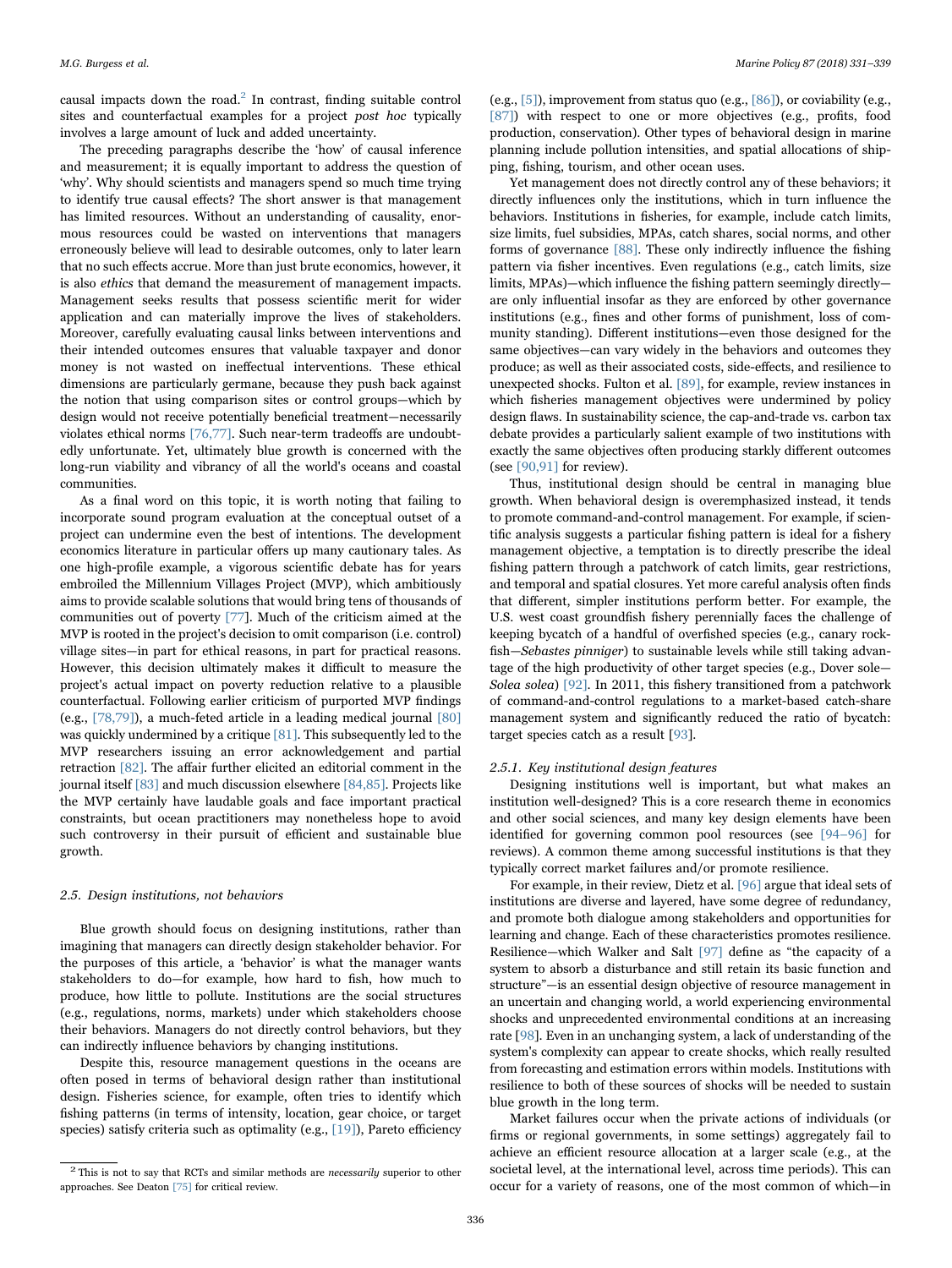common-pool resource settings—is externalities. An externality occurs when an individual, group, or firm's actions have consequences for other individuals, groups, or firms, and these consequences are not accounted for in decision-making [\[99\].](#page-8-18) For example, fishers in an openaccess fishery will deplete the stock below the profit- or yieldmaximizing level because they do not factor the benefits of catch for other fishers into their fishing decisions.

Institutions that successfully align incentives in the face of externalities often do so in one (or both) of two ways: (i) They create social conditions under which direct and indirect reciprocity make it in the best interest of individuals (or cohesive groups such as firms or countries) to take the externalities of their decisions into account (see [\[94,100,101\]](#page-8-14) for review of some such social conditions). For example, members of a closed, frequently interacting social group will be less likely to behave callously or unscrupulously towards each other than they will towards strangers, as such behaviors might be reciprocated against them in the future (e.g., see [\[101,102\]\)](#page-8-19). Similarly, it is likely easier for countries that already have close bilateral relations and extensive trade to develop and implement new cooperative resource management agreements. Close reciprocal relationships formed through repeated interactions generate sentiments of trust; not surprisingly, trust is often cited as an important element of well-functioning institutions (e.g., [\[96\]\)](#page-8-15). (ii) Institutions can align incentives by creating and mediating explicit mechanisms (e.g., legal) to internalize the externality, where they also have legitimate power over all parties involved to enforce these mechanisms. For example, catch shares in fisheries align incentives by creating and enforcing formal property rights for individual fishers [\[103\].](#page-8-20) Territorial Use Rights for Fishing programs (TURFs) provide spatial property rights to communities, and work best when the communities internally have clear boundaries and social norms enforced by reciprocity or leadership [\[104\]](#page-8-21).

One of the major challenges for blue growth will be designing robust and resilient institutions at the multinational level; most marine ecosystems span multiple countries' exclusive economic zones (EEZs) and/or international waters. There are still relatively few international organizations with the power and legitimacy to enforce explicit externality-internalizing mechanisms; the World Trade Organization (WTO) perhaps provides one example. However, globalization continues to expand relations, trade, and trust among countries, and this has been an effective starting point for some ambitious fisheries and marine governance initiatives, such as the European Union (E.U.) Common Fisheries Policy—built on top of a much larger framework (the E.U. itself) of international trade and cooperation. Continuing to leverage strong pre-existing bilateral relationships between countries will likely be important to future progress towards blue growth, especially in the near term.

### 3. Conclusion

Blue growth will require reducing or eliminating externalities in a complex system, despite limitations on data and capacity. These externalities will be found across sectors, communities, or countries, and across time. Addressing the externalities will require designing institutions that can be locally supported and feasible. Designing such institutions will require as much knowledge as possible of stakeholders' objectives and the tradeoffs between these objectives. In a world of limited data and resources, it is important to extract as much information as possible from the data collected. Involving stakeholders in information-gathering and management processes illuminates their objectives, puts their local knowledge of the system to use, and creates the buy-in required for new institutions to be successful. Measuring the impact of interventions and learning from their revealed successes and failures makes management adaptive, which builds resilience and reduces long-term costs. This is the basic logic of the pragmatic approach to blue growth envisioned here.

#### Acknowledgements

We thank the Editors of this special issue for their vision, hard work, and feedback in the process of putting the issue and our manuscript together. We thank the attendees of a University of Washington seminar, especially Cole Monnahan, for useful feedback on some of the ideas presented here; and two anonymous reviewers for comments on an earlier draft of the manuscript. We acknowledge funding from the Waitt Foundation (SB130076) and the Ocean Conservancy (SB150168).

## References

- <span id="page-6-0"></span>[1] A.-M.Eikeset, N.C.Stenseth, B.Davidsdottir, D.Klinger, E.Rovenskaya, S.Levin Blue growth: possibilities, constraints and trade-offs: how can we move forward? Mar. Policy Volumepages, 2017.
- <span id="page-6-1"></span>[2] E. Pikitch, C. Santora, E.A. Babcock, E.A, A. Bakun, R. Bonfil, D.O. Connover, et al., Ecosystem-based fishery management, Science 305 (2004) 346–347 [http://](http://dx.doi.org/10.1126/science.1098222) [dx.doi.org/10.1126/science.1098222](http://dx.doi.org/10.1126/science.1098222).
- <span id="page-6-5"></span>[3] W.S. Patrick, J.S. Link, Myths that continue to impede progress in ecosystembased fisheries management, Fisheries 40 (2015) 155–160 [http://dx.doi.org/10.](http://dx.doi.org/10.1080/03632415.2015.1024308) [1080/03632415.2015.1024308](http://dx.doi.org/10.1080/03632415.2015.1024308).
- <span id="page-6-2"></span>[4] C.J. Walters, V. Christensen, S.J. Martell, J.F. Kitchell, Possible ecosystem impacts of applying MSY policies from single-species assessment, ICES J. Mar. Sci. 62 (2005) 558–568 <http://dx.doi.org/10.1016/j.icesjms.2004.12.005>.
- <span id="page-6-14"></span>[5] N.S. Jacobsen, M.G. Burgess, K.H. Andersen, Efficiency of fisheries is increasing at the ecosystem level, Fish Fish. (2016) <http://dx.doi.org/10.1111/faf.12171>.
- <span id="page-6-3"></span>[6] F. Hurtado-Ferro, C.S. Szuwalski, J.L. Valero, S.C. Anderson, C.J. Cunningham, K.F. Hohnson, et al., Looking in the rear-view mirror: bias and retrospective patterns in integrated, age-structured stock assessment models, ICES J. Mar. Sci. 72 (2014) 99–110 [http://dx.doi.org/10.1093/icesjms/fsu198.](http://dx.doi.org/10.1093/icesjms/fsu198)
- <span id="page-6-20"></span>[7] M.G Burgess, H.C. Giacomini, C.S. Szuwalski, C. Costello, S.D. Gaines, Describing ecosystem contexts with single-species models: a theoretical synthesis for fisheries, Fish Fish. (2016) [http://dx.doi.org/10.1111/faf.12179.](http://dx.doi.org/10.1111/faf.12179)
- <span id="page-6-4"></span>[8] M. Skern-Mauritzen, G. Ottersen, N.O. Handegard, G. Huse, G.E. Dingsør, N.C. Stenseth, O.S. Kjesbu, Ecosystem processes are rarely included in tactical fisheries management, Fish. Fish. 17 (2016) 165–175 [http://dx.doi.org/10.1111/](http://dx.doi.org/10.1111/faf.12111) [faf.12111](http://dx.doi.org/10.1111/faf.12111).
- <span id="page-6-6"></span>[9] [F. Berkes, J. Colding, C. Folke \(Eds.\), Navigating Social-Ecological Systems:](http://refhub.elsevier.com/S0308-597X(16)30791-6/sbref8) [Building Resilience for Complexity and Change, Cambridge University Press,](http://refhub.elsevier.com/S0308-597X(16)30791-6/sbref8) [Cambridge, U.K., 2008.](http://refhub.elsevier.com/S0308-597X(16)30791-6/sbref8)
- <span id="page-6-7"></span>[10] C. White, B.S. Halpern, C.V. Kappel, Ecosystem service tradeoff analysis reveals the value of marine spatial planning for multiple ocean uses, Proc. Nat. Acad. Sci. 109 (2012) 4696–4701 [http://dx.doi.org/10.1073/pnas.1114215109.](http://dx.doi.org/10.1073/pnas.1114215109)
- <span id="page-6-8"></span>[11] E.L. Gilman, Bycatch governance and best practice mitigation technology in global tuna fisheries, Mar. Policy 35 (2011) 590–609 [http://dx.doi.org/10.1016/j.](http://dx.doi.org/10.1016/j.marpol.2011.01.021) [marpol.2011.01.021.](http://dx.doi.org/10.1016/j.marpol.2011.01.021)
- <span id="page-6-9"></span>[12] A.D. Smith, C.J. Brown, C.M. Bulman, E.A. Fulton, P. Johnson, I.C. Kaplan, et al., Impacts of fishing low–trophic level species on marine ecosystems, Science 333 (2011) 1147–1150 <http://dx.doi.org/10.1126/science.1209395>.
- <span id="page-6-10"></span>[13] S.C. Klain, R. Beveridge, N.J. Bennett, Ecologically sustainable but unjust? Negotiating equity and authority in common pool marine resource management, Ecol. Soc. 19 (2014) 52 <http://dx.doi.org/10.5751/ES-07123-190452>.
- <span id="page-6-11"></span>[14] S.E. Lester, C. Costello, B.S. Halpern, S.D. Gaines, C. White, J.A. Barth, Evaluating tradeoffs among ecosystem services to inform marine spatial planning, Mar. Policy 38 (2013) 80–89 <http://dx.doi.org/10.1016/j.marpol.2012.05.022>.
- <span id="page-6-12"></span>[15] S. Polasky, E. Nelson, J. Camm, B. Csuti, P. Fackler, E. Lonsdorf, et al., Where to put things? Spatial land management to sustain biodiversity and economic returns, Biol. Conserv. 141 (2008) 1505–1524 [http://dx.doi.org/10.1016/j.](http://dx.doi.org/10.1016/j.biocon.2008.03.022) [biocon.2008.03.022.](http://dx.doi.org/10.1016/j.biocon.2008.03.022)
- <span id="page-6-13"></span>[16] N.D. Mueller, P.C. West, J.S. Gerber, G.K. MacDonald, S. Polasky, J.A. Foley, A tradeoff frontier for global nitrogen use and cereal production, Environ. Res. Lett. 9 (2014) 054002 <http://dx.doi.org/10.1088/1748-9326/9/5/054002>.
- <span id="page-6-15"></span>[17] B.S. Halpern, C.J. Klein, C.J. Brown, M. Beger, H.S. Grantham, S. Mangubhai, et al., Achieving the triple bottom line in the face of inherent trade-offs among social equity, economic return, and conservation, Proc. Nat. Acad. Sci. 110 (2013) 6229–6234 [http://dx.doi.org/10.1073/pnas.1217689110.](http://dx.doi.org/10.1073/pnas.1217689110)
- [18] C. Klein, M.C. McKinnon, B.T. Wright, B.T, H.P. Possingham, B.S. Halpern, Social equity and the probability of success of biodiversity conservation, Glob. Environ. Change 35 (2015) 299–306 [http://dx.doi.org/10.1016/j.gloenvcha.2015.09.007.](http://dx.doi.org/10.1016/j.gloenvcha.2015.09.007)
- <span id="page-6-16"></span>[19] C. Costello, D. Ovando, T. Clavelle, C.K. Strauss, R. Hilborn, M.C. Melnychuk, et al., Global fishery prospects under contrasting management regimes, Proc. Nat. Acad. Sci. 113 (2016) 5125–5129 [http://dx.doi.org/10.1073/pnas.1520420113.](http://dx.doi.org/10.1073/pnas.1520420113)
- <span id="page-6-17"></span>[20] International Energy Agency (IEA). World energy outlook 2012, International Energy Agency, Paris, France, 2012. http://www.worldenergyoutlook.org/ weo2012/ (Accessed 12.10.2016)
- <span id="page-6-18"></span>[21] S. Airamé, J.E. Dugan, K.D. Lafferty, H. Leslie, D.A. McArdle, R.R. Warner, Applying ecological criteria to marine reserve design: a case study from the California Channel Islands, Ecol. Appl. 13 (2003) S170–S184 [http://dx.doi.org/](http://dx.doi.org/10.1890/1051-0761(2003)013[0170:AECTMR]2.0.CO;2) [10.1890/1051-0761\(2003\)013\[0170:AECTMR\]2.0.CO;2](http://dx.doi.org/10.1890/1051-0761(2003)013[0170:AECTMR]2.0.CO;2).
- <span id="page-6-19"></span>[22] A. Rassweiler, C. Costello, R. Hilborn, D.A. Siegel, Integrating scientific guidance into marine spatial planning, Proc. R. Soc. B 281 (2014) 20132252 [http://dx.doi.](http://dx.doi.org/10.1098/rspb.2013.2252)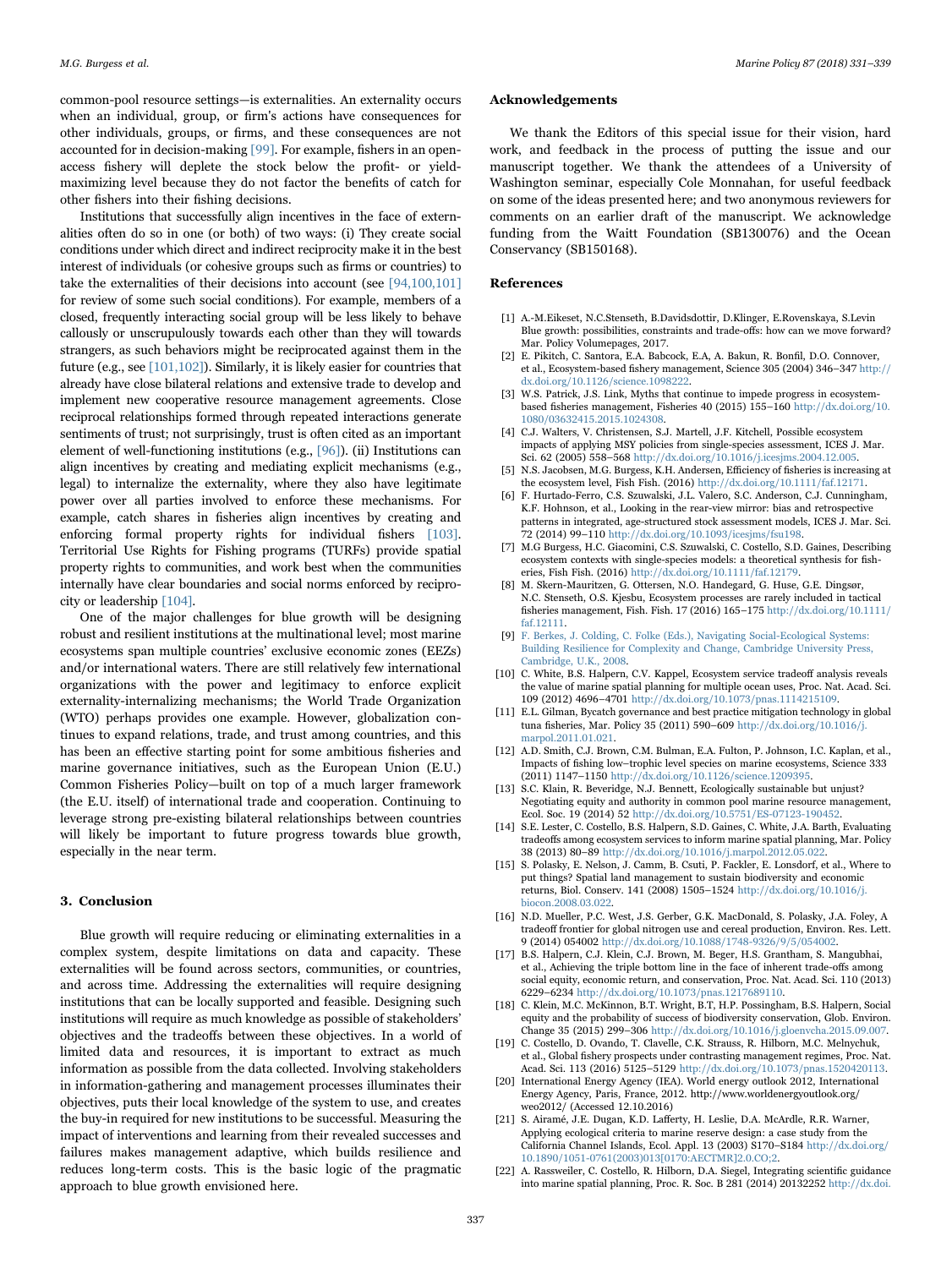[org/10.1098/rspb.2013.2252](http://dx.doi.org/10.1098/rspb.2013.2252).

- <span id="page-7-0"></span>[23] R.B.Cabral, B.S.Halpern, C.Costello, S.D.Gaines, Unexpected management choices when accounting for uncertainty in ecosystem service tradeoff analyses. Cons. Let[thttp://dx.doi.org/10.1111/conl.12303,](http://dx.doi.org/10.1111/conl.12303) 2016.
- <span id="page-7-1"></span>[24] A.E.Punt, Strategic management decision-making in a complex world: quantifying, understanding, and using trade-offs, ICES J. Mar. Scifsv193. [http://dx.doi.](http://dx.doi.org/10.1093/icesjms/fsv193) [org/10.1093/icesjms/fsv193](http://dx.doi.org/10.1093/icesjms/fsv193), 2015.
- [25] C. Costello, D. Ovando, R. Hilborn, S.D. Gaines, O. Deschenes, S.E. Lester, Status and solutions for the world's unassessed fisheries, Science 338 (2012) 517–520 [http://dx.doi.org/10.1126/science.1223389.](http://dx.doi.org/10.1126/science.1223389)
- <span id="page-7-2"></span>[26] J.T. Thorson, T.A. Branch, O.P. Jensen, Using model-based inference to evaluate global fisheries status from landings, location, and life history data, Can. J. Fish. Aquat. Sci. 69 (2012) 645–655 [http://dx.doi.org/10.1139/f2012-016.](http://dx.doi.org/10.1139/f2012-016)
- <span id="page-7-3"></span>[27] A. Purvis, J.L. Gittleman, G. Cowlishaw, G.M. Mace, Predicting extinction risk in declining species, Proc. R. Soc. B 267 (2000) 1947–1952 [http://dx.doi.org/10.](http://dx.doi.org/10.1098/rspb.2000.1234) [1098/rspb.2000.1234](http://dx.doi.org/10.1098/rspb.2000.1234).
- [28] W.W.L. Cheung, T.J. Pitcher, D. Pauly, A fuzzy logic expert system to estimate intrinsic extinction vulnerabilities of marine fishes to fishing, Biol. Conserv. 124 (2005) 97–111 <http://dx.doi.org/10.1016/j.biocon.2005.01.017>.
- <span id="page-7-13"></span>[29] S. Zhou, S.P. Griffiths, Sustainability Assessment for Fishing Effects (SAFE): a new quantitative ecological risk assessment method and its application to elasmobranch bycatch in an Australian trawl fishery, Fish. Res. 91 (2008) 56–68 [http://](http://dx.doi.org/10.1016/j.fishres.2007.11.007) [dx.doi.org/10.1016/j.](http://dx.doi.org/10.1016/j.fishres.2007.11.007)fishres.2007.11.007.
- <span id="page-7-6"></span>[30] B.B. Collette, K.E. Carpenter, B.A. Polidoro, M.J. Juan-Jordá, A. Boustany, et al., High value and long life—double jeopardy for tunas and billfishes, Science 333 (2011) 291–292 [http://dx.doi.org/10.1126/science.1208730.](http://dx.doi.org/10.1126/science.1208730)
- [31] M.L. Pinsky, O.P. Jensen, D. Ricard, S.R. Palumbi, Unexpected patterns of fisheries collapse in the world's oceans, Proc. Nat. Acad. Sci. 108 (2011) 8317–8322 [http://dx.doi.org/10.1073/pnas.1015313108.](http://dx.doi.org/10.1073/pnas.1015313108)
- [32] M.L. Pinsky, D. Byler, Fishing, fast growth and climate variability increase the risk of collapse, Proc. R. Soc. B 282 (2015) (2015) [http://dx.doi.org/10.1098/rspb.](http://dx.doi.org/10.1098/rspb.2015.1053) [2015.1053.](http://dx.doi.org/10.1098/rspb.2015.1053)
- [33] L. McClenachan, A.B. Cooper, N.K. Dulvy, Rethinking trade-driven extinction risk in marine and terrestrial megafauna, Curr. Biol. 26 (2016) 1640–1646 [http://dx.](http://dx.doi.org/10.1016/j.cub.2016.05.026) [doi.org/10.1016/j.cub.2016.05.026.](http://dx.doi.org/10.1016/j.cub.2016.05.026)
- <span id="page-7-4"></span>[34] P. Santidrian-Tomillo, V.S. Saba, R. Piedra, F.V. Paladino, J.R. Spotila, Effects of illegal harvest of eggs on the population decline of leatherback turtles in las baulas marine national park, costa rica, Conserv. Biol. 22 (2008) 1216–1224 [http://dx.](http://dx.doi.org/10.1111/j.1523-1739.2008.00987.x) [doi.org/10.1111/j.1523-1739.2008.00987.x.](http://dx.doi.org/10.1111/j.1523-1739.2008.00987.x)
- <span id="page-7-5"></span>[35] S.M. Hsiang, K.C. Meng, M.A. Cane, Civil conflicts are associated with the global climate, Nature 476 (2011) 438–441 <http://dx.doi.org/10.1038/nature10311>.
- [36] S.M. Hsiang, M. Burke, E. Miguel, Quantifying the influence of climate on human conflict, Science 341 (2013) 1235367 [http://dx.doi.org/10.1126/science.](http://dx.doi.org/10.1126/science.1235367) [1235367](http://dx.doi.org/10.1126/science.1235367).
- <span id="page-7-9"></span>[37] G.W. Imbens, J.M. Wooldridge, Recent developments in the econometrics of program evaluation, J. Econ. Lit. 47 (2009) 5–86 [http://dx.doi.org/10.1257/jel.](http://dx.doi.org/10.1257/jel.47.1.5) [47.1.5.](http://dx.doi.org/10.1257/jel.47.1.5)
- <span id="page-7-10"></span>[38] G. Sugihara, R.M. May, Nonlinear forecasting as a way of distinguishing chaos from measurement error in time series, Nature 344 (1990) 734–741 [http://dx.](http://dx.doi.org/10.1038/344734a0) [doi.org/10.1038/344734a0.](http://dx.doi.org/10.1038/344734a0)
- <span id="page-7-11"></span>[39] G. Sugihara, R. May, H. Ye, C.-H. Hsieh, E. Deyle, M. Fogarty, S. Munch, Detecting causality in complex ecosystems, Science 338 (2012) 496–500 [http://](http://dx.doi.org/10.1126/science.1227079) [dx.doi.org/10.1126/science.1227079](http://dx.doi.org/10.1126/science.1227079).
- [40] A.T. Clark, H. Ye, F. Isbell, E.R. Deyle, J. Cowles, G.D. Tilman, G. Sugihara, Spatial convergent cross mapping to detect causal relationships from short time series, Ecology 96 (2015) 1174–1181 [http://dx.doi.org/10.1890/14-1479.1.](http://dx.doi.org/10.1890/14-1479.1)
- [41] H. Ye, R.J. Beamish, S.M. Glaser, S.C.H. Grant, C.-h. Hsieh, L.J. Richards, et al., Equation-free mechanistic ecosystem forecasting using empirical dynamic modeling, Proc. Nat. Acad. Sci. 112 (2015) E1569–E1576 [http://dx.doi.org/10.1073/](http://dx.doi.org/10.1073/pnas.1417063112) [pnas.1417063112](http://dx.doi.org/10.1073/pnas.1417063112).
- [42] E.R. Deyle, R.M. May, S.B. Munch, G. Sugihara, Tracking and forecasting ecosystem interactions in real time, Proc. R. Soc. B 283 (2016) 20152258 [http://](http://dx.doi.org/10.1098/rspb.2015.2258) [dx.doi.org/10.1098/rspb.2015.2258.](http://dx.doi.org/10.1098/rspb.2015.2258)
- [43] H. Ye, G. Sugihara, Information leverage in interconnected ecosystems: overcoming the curse of dimensionality, Science 353 (2016) 922–925 [http://dx.doi.](http://dx.doi.org/10.1126/science.aag0863) [org/10.1126/science.aag0863.](http://dx.doi.org/10.1126/science.aag0863)
- <span id="page-7-12"></span>[44] R. Williams, L. Thomas, E. Ashe, C.W. Clark, P.S. Hammond, Gauging allowable harm limits to cumulative, sub-lethal effects of human activities on wildlife: a case-study approach using two whale populations, Mar. Policy 70 (2016) 58–64 <http://dx.doi.org/10.1016/j.marpol.2016.04.023>.
- <span id="page-7-7"></span>[45] I.C. Stobutzki, M.J. Miller, P. Jones, J.P. Salini, Bycatch diversity and variation in a tropical Australian penaeid fishery; the implications for monitoring, Fish. Res. 53 (2001) 283–301 [http://dx.doi.org/10.1016/S0165-7836\(00\)00273-3.](http://dx.doi.org/10.1016/S0165-7836(00)00273-3)
- <span id="page-7-8"></span>[46] M.G. Burgess, S. Polasky, D. Tilman, Predicting overfishing and extinction threats in multispecies fisheries, Proc. Nat. Acad. Sci. 110 (2013) 15943–15948 [http://](http://dx.doi.org/10.1073/pnas.1314472110) [dx.doi.org/10.1073/pnas.1314472110.](http://dx.doi.org/10.1073/pnas.1314472110)
- <span id="page-7-14"></span>V. Christensen, C.J. Walters, Ecopath with ecosim: methods, capabilities and limitations, Ecol. Model. 172 (2004) 109–139 [http://dx.doi.org/10.1016/j.](http://dx.doi.org/10.1016/j.ecolmodel.2003.09.003) [ecolmodel.2003.09.003](http://dx.doi.org/10.1016/j.ecolmodel.2003.09.003).
- <span id="page-7-15"></span>[48] S.A.L.M. [Kooijman, Dynamic Energy Budget Theory for Metabolic Organization,](http://refhub.elsevier.com/S0308-597X(16)30791-6/sbref44) [Cambridge University Press, Cambridge, U.K., 2010.](http://refhub.elsevier.com/S0308-597X(16)30791-6/sbref44)
- [49] K.H. Andersen, N.S. Jacobsen, K.D. Farnsworth, The theoretical foundations for size spectrum models of fish communities, Can. J. Fish. Aquat. Sci. 73 (2015) 575–588 [http://dx.doi.org/10.1139/cjfas-2015-0230.](http://dx.doi.org/10.1139/cjfas-2015-0230)
- <span id="page-7-16"></span>[50] R. MacArthur, R. Levins, The limiting similarity, convergence, and divergence of coexisting species, Am. Nat. 101 (1967) 377–385 〈[http://www.jstor.org/stable/](http://www.jstor.org/stable/2459090)

[2459090](http://www.jstor.org/stable/2459090)〉.

- <span id="page-7-17"></span>[51] R. Trebilco, J.K. Baum, A.K. Salomon, N.K. Dulvy, Ecosystem ecology: size-based constraints on the pyramids of life, Trends Ecol. Evol. 28 (2013) 423–431 [http://](http://dx.doi.org/10.1016/j.tree.2013.03.008) [dx.doi.org/10.1016/j.tree.2013.03.008.](http://dx.doi.org/10.1016/j.tree.2013.03.008)
- <span id="page-7-18"></span>[52] R.A. Watson, G.B. Nowara, K. Hartmann, B.S. Green, S.R. Tracey, C.G. Carter, Marine foods sourced from farther as their use of global ocean primary production increases, Nat. Commun. 6 (2015) 7365 [http://dx.doi.org/10.1038/ncomms8365.](http://dx.doi.org/10.1038/ncomms8365)
- <span id="page-7-19"></span>[53] K.M. Chan, T. Satterfield, J. Goldstein, Rethinking ecosystem services to better address and navigate cultural values, Ecol. Econ. 74 (2012) 8–18 [http://dx.doi.](http://dx.doi.org/10.1016/j.ecolecon.2011.11.011) [org/10.1016/j.ecolecon.2011.11.011](http://dx.doi.org/10.1016/j.ecolecon.2011.11.011).
- <span id="page-7-20"></span>[54] S. Mackinson, L. Nottestad, Points of view: combining local and scientific knowledge, Rev. Fish Biol. Fish. 8 (1998) 481–490 [http://dx.doi.org/10.1023/](http://dx.doi.org/10.1023/A:1008847106984) [A:1008847106984](http://dx.doi.org/10.1023/A:1008847106984).
- [55] R.A. Silvano, J. Valbo-Jørgensen, Beyond fishermen's tales: contributions of fishers' local ecological knowledge to fish ecology and fisheries management, Environ. Dev. Sustain 10 (2008) 657–675 [http://dx.doi.org/10.1007/s10668-](http://dx.doi.org/10.1007/s10668-008-9149-0) [008-9149-0.](http://dx.doi.org/10.1007/s10668-008-9149-0)
- <span id="page-7-21"></span>[56] J. Silvertown, A new dawn for citizen science, Trends Ecol. Evol. 24 (2009) 467–471 <http://dx.doi.org/10.1016/j.tree.2009.03.017>.
- <span id="page-7-22"></span>[57] T. Gura, Citizen science: amateur experts, Nature 496 (2013) 259–261 [http://dx.](http://dx.doi.org/10.1038/nj7444-259a) [doi.org/10.1038/nj7444-259a.](http://dx.doi.org/10.1038/nj7444-259a)
- <span id="page-7-23"></span>[58] [T. van der Velde, et al., D.A. Milton, T.J. Lawson, C. Wilcox, M. Lansdell, G. Davis,](http://refhub.elsevier.com/S0308-597X(16)30791-6/sbref54) [Comparison of marine debris data collected by researchers and citizen scientist: Is](http://refhub.elsevier.com/S0308-597X(16)30791-6/sbref54) citizen science data worth the eff[ort, Biol. Conserv. \(2016\) http://dx.doi.org/](http://refhub.elsevier.com/S0308-597X(16)30791-6/sbref54) [10.1016/j.biocon.2016.05.025.](http://refhub.elsevier.com/S0308-597X(16)30791-6/sbref54)
- <span id="page-7-24"></span>[59] E. Aceves-Bueno, A.S. Adeleye, D. Bradley, W.T. Brandt, P. Callery, M. Feraud, et al., Citizen science as an approach for overcoming insufficient monitoring and inadequate stakeholder buy-in in adaptive management: criteria and evidence, Ecosystems 18 (2015) 493–506 <http://dx.doi.org/10.1007/s10021-015-9842-4>.
- <span id="page-7-25"></span>[60] Australian Aid, The Blue Economy Challenge. 〈[http://theblueeconomychallenge.](http://theblueeconomychallenge.com) [com](http://theblueeconomychallenge.com)〉 (accessed 12.10.16)
- <span id="page-7-26"></span>[61] R.K. Brook, S.M. McLachlan, Trends and prospects for local knowledge in ecological and conservation research and monitoring, Biodiv. Conserv. 17 (2008) 3501–3512 [http://dx.doi.org/10.1007/s10531-008-9445-x.](http://dx.doi.org/10.1007/s10531-008-9445-x)
- <span id="page-7-27"></span>[62] R.E. Johannes, M.M. Freeman, R.J. Hamilton, Ignore fishers' knowledge and miss the boat, Fish Fish. 1 (2000) 257–271 [http://dx.doi.org/10.1111/j.1467-2979.](http://dx.doi.org/10.1111/j.1467-2979.2000.00019.x) [2000.00019.x](http://dx.doi.org/10.1111/j.1467-2979.2000.00019.x).
- <span id="page-7-28"></span>[63] J.A. Hutchings, C. Walters, R.L. Haedrich, Is scientific inquiry incompatible with government information control?, Can. J. Fish. Aquat. Sci. 54 (1997) 1198–1210. [http://dx.doi.org/10.1139/f97-051.](http://dx.doi.org/10.1139/f97-051)
- <span id="page-7-29"></span>[64] Pacific Fishery Management Council, Council Operations: Advisory Bodies. 〈<http://www.pcouncil.org/council-operations/council-and-committees/>〉 (accessed 12.10.16)
- <span id="page-7-30"></span>[65] P.A. Shelton, The weakening role of science in the management of groundfish off the east coast of Canada, ICES J. Mar. Sci. 64 (2007) 723-729 [http://dx.doi.org/](http://dx.doi.org/10.1093/icesjms/fsm008) [10.1093/icesjms/fsm008](http://dx.doi.org/10.1093/icesjms/fsm008).
- <span id="page-7-31"></span>[66] P. Olsson, C. Folke, Local ecological knowledge and institutional dynamics for ecosystem management: a study of Lake Racken watershed, Sweden, Ecosystems 4 (2001) 85–104 [http://dx.doi.org/10.1007/s100210000061.](http://dx.doi.org/10.1007/s100210000061)
- <span id="page-7-32"></span>[67] F. Berkes, J. Colding, C. Folke, Rediscovery of traditional ecological knowledge as adaptive management, Ecol. Appl. 10 (2000) 1251–1262 [http://dx.doi.org/10.](http://dx.doi.org/10.1890/1051-0761(2000)010[1251:ROTEKA]2.0.CO;2) [1890/1051-0761\(2000\)010\[1251:ROTEKA\]2.0.CO;2.](http://dx.doi.org/10.1890/1051-0761(2000)010[1251:ROTEKA]2.0.CO;2)
- <span id="page-7-33"></span>[68] S. Yaff[ee, Ecosystem management in policy and practice, in: G.K. Me](http://refhub.elsevier.com/S0308-597X(16)30791-6/sbref62)ffe, [L.A. Nielsen, R.L. Knight, Schenborn \(Eds.\), Ecosystem Management: Adaptive,](http://refhub.elsevier.com/S0308-597X(16)30791-6/sbref62) [Community-Based Conservation, Island Press, Washington, D.C, 2002, pp.](http://refhub.elsevier.com/S0308-597X(16)30791-6/sbref62) 89–[94.](http://refhub.elsevier.com/S0308-597X(16)30791-6/sbref62)
- <span id="page-7-34"></span>[69] M. Gopnik, C. Fieseler, L. Cantral, K. McClellan, L. Pendleton, L. Crowder, Coming to the table: early stakeholder engagement in marine spatial planning, Mar. Policy 36 (2012) 1139–1149 [http://dx.doi.org/10.1016/j.marpol.2012.02.](http://dx.doi.org/10.1016/j.marpol.2012.02.012) [012.](http://dx.doi.org/10.1016/j.marpol.2012.02.012)
- <span id="page-7-35"></span>[70] K.L. Yates, D.S. Schoeman, Incorporating the spatial access priorities of fishers into strategic conservation planning and marine protected area design: reducing cost and increasing transparency, ICES J. Mar. Sci. 72 (2014) 587–594 [http://dx.](http://dx.doi.org/10.1093/icesjms/fsu122) [doi.org/10.1093/icesjms/fsu122](http://dx.doi.org/10.1093/icesjms/fsu122).
- <span id="page-7-36"></span>[71] J.E. Innes, D.E. Booher, Reframing public participation: strategies for the 21st century, Plan Theory Pract. 5 (2004) 419–436 [http://dx.doi.org/10.1080/](http://dx.doi.org/10.1080/1464935042000293170) [1464935042000293170](http://dx.doi.org/10.1080/1464935042000293170).
- <span id="page-7-37"></span>[72] E.J. Hind, S.M. Alexander, S.J. Green, J.P. Kritzer, M.J. Sweet, A.E. Johnson, et al., Fostering effective international collaboration for marine science in small island states, Front. Mar. Sci. 2 (2015) 86 [http://dx.doi.org/10.3389/fmars.2015.](http://dx.doi.org/10.3389/fmars.2015.00086) [00086](http://dx.doi.org/10.3389/fmars.2015.00086).
- <span id="page-7-38"></span>[73] [J.D. Angrist, J.S. Pischke, Mostly Harmless Econometrics: An Empiricist's](http://refhub.elsevier.com/S0308-597X(16)30791-6/sbref67) [Companion 1, Princeton University Press, Princeton, NJ, 2009.](http://refhub.elsevier.com/S0308-597X(16)30791-6/sbref67)
- [74] P.J. Gertler, S. Martinez, P. Premand, L.B. Rawlings, C.M. Vermeersch, Impact evaluation in practice, World Bank Publications, Washington, D.C, 2011 〈[http://](http://siteresources.worldbank.org/EXTHDOFFICE/Resources/5485726-1295455628620/Impact_Evaluation_in_Practice.pdf) [siteresources.worldbank.org/EXTHDOFFICE/Resources/5485726-](http://siteresources.worldbank.org/EXTHDOFFICE/Resources/5485726-1295455628620/Impact_Evaluation_in_Practice.pdf) [1295455628620/Impact\\_Evaluation\\_in\\_Practice.pdf](http://siteresources.worldbank.org/EXTHDOFFICE/Resources/5485726-1295455628620/Impact_Evaluation_in_Practice.pdf)〉 (Accessed 12.10.2016).
- <span id="page-7-42"></span>[75] A. Deaton, Instruments, randomization, and learning about development, J. Econ. Lit. 48 (2010) 424–455 <http://dx.doi.org/10.1257/jel.48.2.424>.
- <span id="page-7-39"></span>[76] P. Sanchez, C. Palm, J. Sachs, G. Denning, R. Flor, R. Harawa, et al., The African millennium villages, Proc. Nat. Acad. Sci. 104 (2007) 16775–16780 [http://dx.doi.](http://dx.doi.org/10.1073/pnas.0700423104) [org/10.1073/pnas.0700423104.](http://dx.doi.org/10.1073/pnas.0700423104)
- <span id="page-7-40"></span>[77] J. Sachs, Millennium villages project, The New York Times, September 6, 2013, http://www.nytimes.com/2013/09/07/opinion/millennium-villages-project.html (Accessed 12.10.2016).
- <span id="page-7-41"></span>[78] M.A. Clemens, G. Demombynes, When does rigorous impact evaluation make a